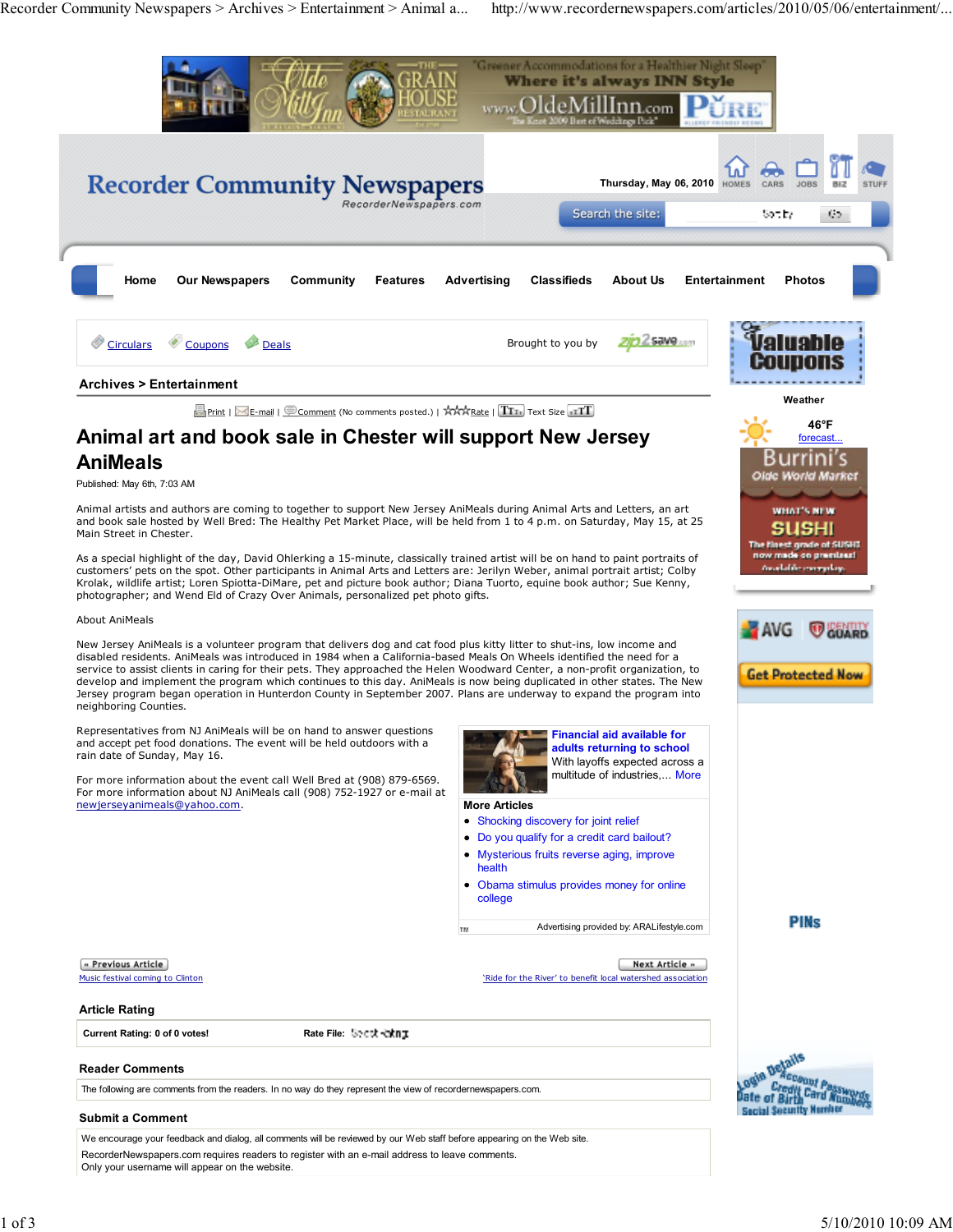| To Register for Free: Click Here                        |                                                     |      |
|---------------------------------------------------------|-----------------------------------------------------|------|
| <b>Registered users:</b>                                |                                                     |      |
| *Member ID:                                             |                                                     |      |
| *Password:                                              |                                                     |      |
| Remember login?<br>$\overline{a}$<br>(requires cookies) |                                                     |      |
| Forgot Your Password?                                   |                                                     |      |
| it ng m                                                 |                                                     |      |
|                                                         |                                                     |      |
|                                                         | Return to: Entertainment «   Home «   Top of Page ^ | -Onl |









- **Newspapers** The Bernardsville News
- Cedar Grove/Verona Observers Chatham Courier
- The Citizen
- 
- Echoes-Sentinel - Florham Park Eagle
- Hanover Eagle

- Guestbook
- Morris NewsBee Mt. Olive Chronicle
- Observer-Tribune - The Progress
	-
- The Randolph Reporter Roxbury Register

- Madison Eagle

## **Online Features** - Calendar

- More Entertainment
- Health
- Photo Gallery
	- Special Sections

## **Services** - About Us

- Advertise on Our Site
- Contacts
- E-mail Updates
- 
- Media Kit - Online Forms
- Public Notices

 **RSS Feeds** - RSS is a format set up for sharing content on the Web.

Click here to see all the available RSS Feeds for our communities newspapers.